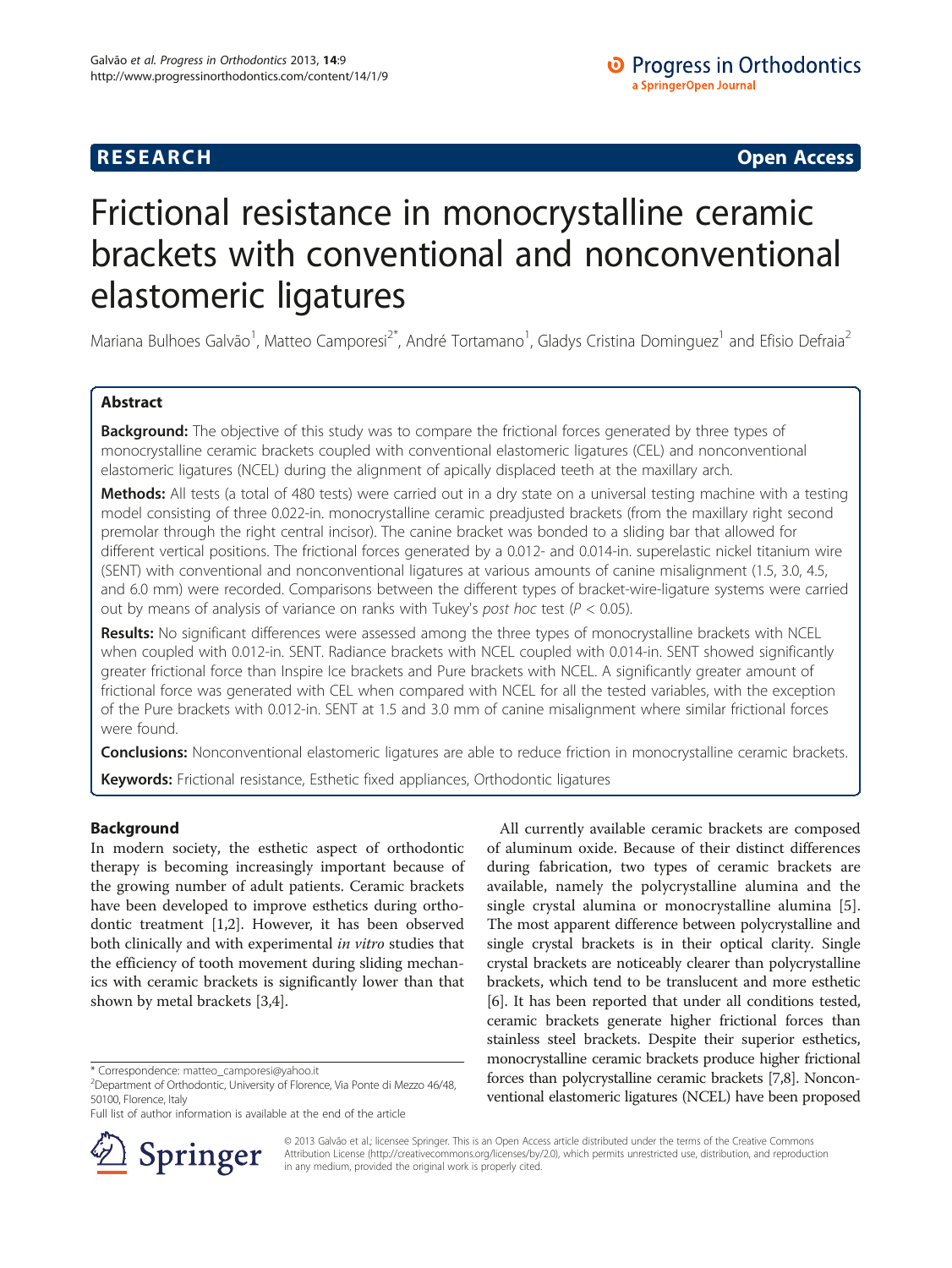to reduce frictional resistance in treatment mechanics with preadjusted fixed appliances. These ligatures can be used on any type of conventional brackets, esthetic brackets included [\[9](#page-5-0)-[12](#page-5-0)]. The aim of this in vitro study was to analyze the frictional forces released during the leveling and aligning phase of fixed appliance therapy by three types of monocrystalline ceramic brackets with conventional elastomeric ligatures (CEL) compared with nonconventional elastomeric ligatures (NCEL) at different amounts of vertical canine misalignment.

# Methods

An experimental model [\[11\]](#page-5-0) (Figure 1) was used to assess the frictional forces produced by three types of 0.022-in. slot monocrystalline ceramic preadjusted brackets with Roth prescription combined with different types of elastomeric ligatures:

- a. Monocrystalline ceramic brackets (Inspire Ice, Ormco, Orange, CA, USA) with CEL (Unisticks Clear, American Orthodontics, Sheboygan, WI, USA)
- b. Monocrystalline ceramic brackets (Inspire Ice, Ormco) with esthetic NCEL (Slide AQUA, Leone Orthodontic Products, Sesto Fiorentino, Firenze, Italy)
- c. Monocrystalline ceramic brackets (Radiance, American Orthodontics) with esthetic CEL (Unisticks Clear, American Orthodontics)
- d. Monocrystalline ceramic brackets (Radiance, American Orthodontics) with esthetic NCEL (Slide AQUA, Leone Orthodontic Products)



Figure 1 Experimental in vitro model with misaligned canine bracket.

- e. Monocrystalline ceramic brackets (Pure, Ortho Technology, Tampa, FL, USA) with esthetic CEL (Unisticks Clear, American Orthodontics)
- f. Monocrystalline ceramic brackets (Pure, Ortho Technology) with esthetic NCEL (Slide AQUA, Leone Orthodontic Products)

The buccal segment model consisted of five (from the second premolar to the central incisor) monocrystalline ceramic brackets [[11\]](#page-5-0). The interbracket distance was set at 8.5 mm. The canine bracket was welded to a sliding bar that allowed different vertical positions, while the other brackets were mounted on a vice-like device. A section of a  $0.0215 \times 0.028$ -in. stainless steel wire was used to align all the brackets.

Two sizes of round superelastic nickel titanium wires (SENT) (Memoria wire, Leone Orthodontic Products), 0.012 and 0.014 in., were tested with the different combinations of esthetic brackets and elastomeric ligatures at different amounts of apical canine misalignment (1.5, 3.0, 4.5, and 6.0 mm). Both NCEL and CEL were placed immediately before each test run to prevent ligature force decay.

The forces developed by the testing unit consisting of wire, brackets, and elastomeric ligatures were measured under dry conditions and at room temperature  $(20^{\circ}C \pm 2^{\circ}C)$  by means of an Instron 3365 testing machine (Instron Corp., Canton, MA, USA) with a load cell of 10 N. The upper end of the sliding bar bearing the canine bracket was connected to the Instron crosshead. The frictional forces were calculated as reported in the 'Appendix' (Figures [2](#page-2-0), [3](#page-2-0), [4](#page-2-0)). The frictional forces generated by each bracket-wire-ligature combination at the different amounts of vertical canine misalignment were tested ten times with new wires and new ligatures for each test. A total of 480 tests (240 tests with NCEL and 240 tests with CEL) were carried out.

## Statistical analysis

Descriptive statistics were calculated for the frictional forces produced by the different bracket-wire-ligature combinations. Because normal distribution of the data was not found (Shapiro-Wilk test), the comparisons were carried out using a nonparametric test. Statistical betweengroup comparisons were performed by means of analysis of variance (ANOVA) on ranks (Kruskal-Wallis tests) with Tukey's post hoc tests. The level of significance for all tests was set at  $P < 0.05$ . All statistical computations were performed using a statistical software (SAS 8.0, SAS Institute Inc., Cary, NC, USA).

# Results

The descriptive statistics and statistical comparisons of the frictional forces generated by the monocrystalline ceramic brackets are shown in Tables [1](#page-3-0) and [2](#page-4-0). All brackets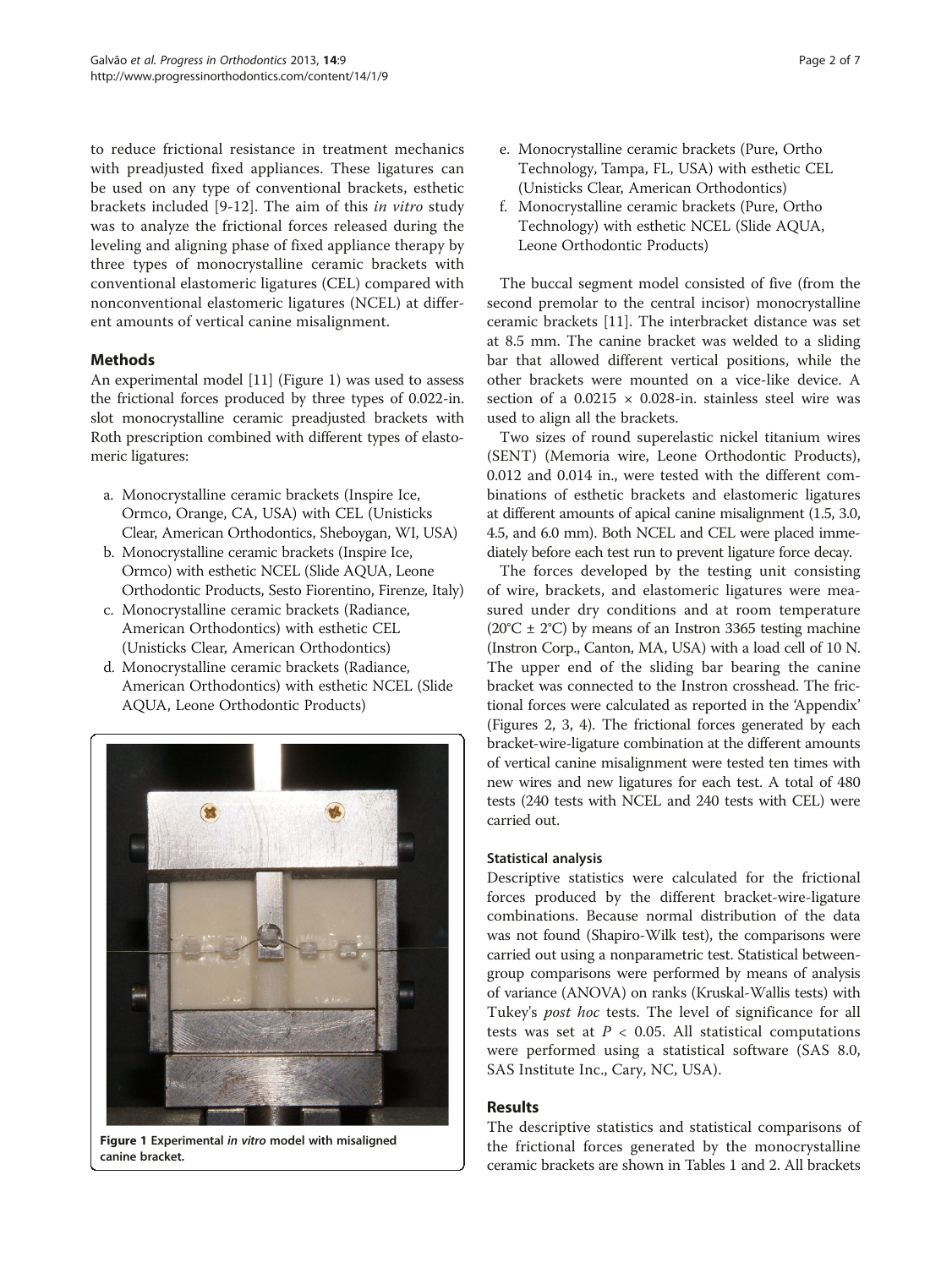<span id="page-2-0"></span>

with NCEL produced significantly lower frictional forces than the CEL at all amounts of canine misalignment with both 0.012- and 0.014-in. SENT wires. The only exceptions were at 1.5 and 3.0 mm of canine displacement with the 0.012-in. SENT where the NCEL on Pure brackets was not significantly different from the CEL.

When coupled with 0.012-in. SENT, the Inspire Ice brackets with CEL showed a significantly greater frictional force when compared with the Pure brackets with CEL at 1.5 mm. No differences were found between the Inspire Ice brackets with CEL and Radiance brackets with CEL and between the Radiance brackets with CEL and Pure brackets with CEL at 1.5 mm. With the same wire, the Radiance brackets with CEL showed a significantly greater frictional force when compared to all other brackets with CEL at 3.0 and 4.5 mm. At 6.0 mm of canine misalignment, the Radiance brackets with CEL generated a frictional force similar to that of the Inspire Ice brackets with CEL but significantly greater than that produced by the Pure brackets with CEL. When coupled with a 0.014-in. SENT, the Radiance brackets with CEL showed significantly greater frictional forces at all amounts of canine misalignment when compared with the Inspire Ice brackets and Pure brackets with CEL, with the exception of the 1.5 mm canine displacement where no differences were observed.



Figure 3 In the upward movement, the Instron machine analyzes the frictional forces ( $F_f$ ) and elastic forces ( $E_f$ ).



Figure 4 When movement is stopped, the Instron machine analyzes the same forces, but Ff shows opposite direction.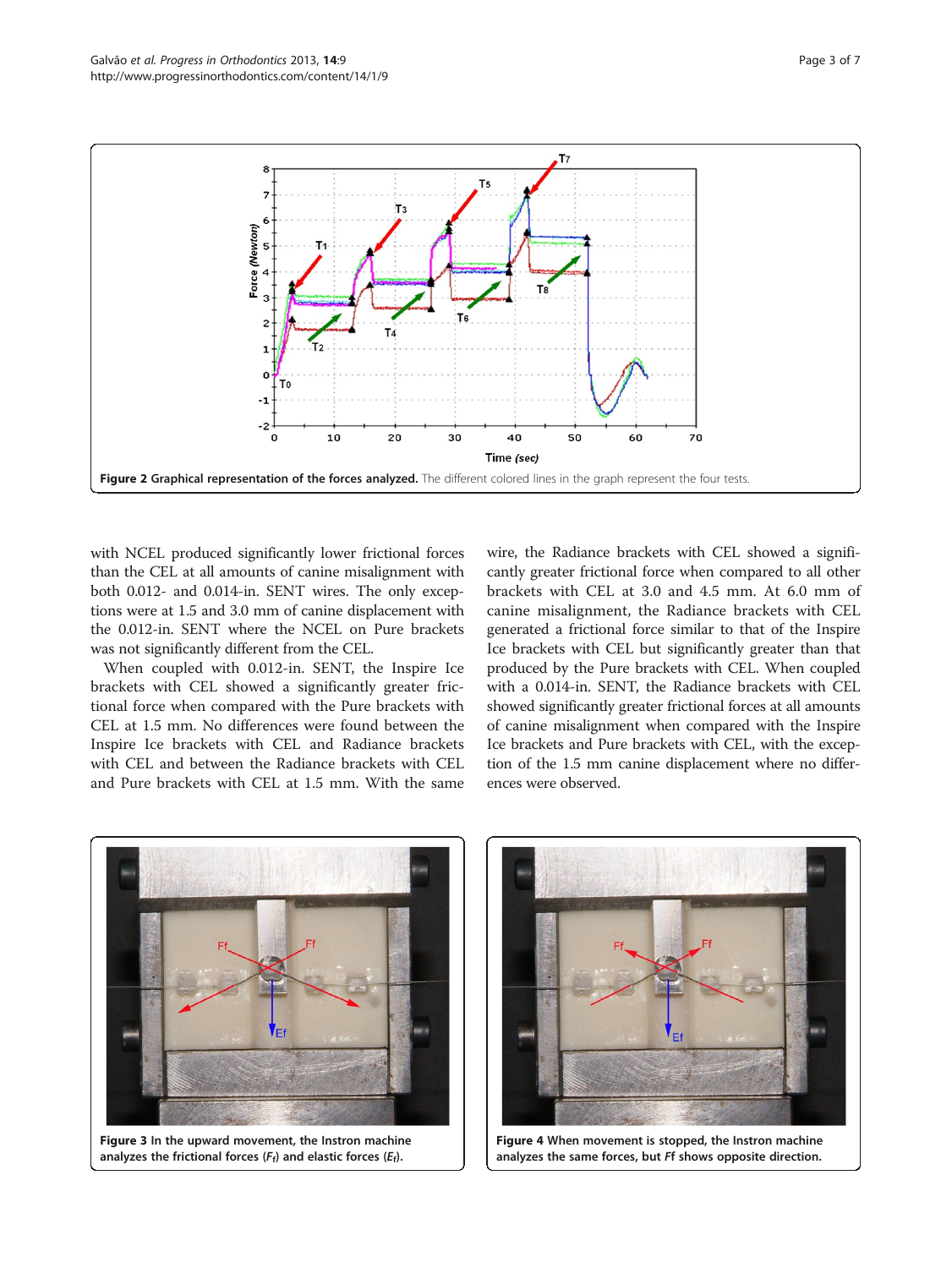| <b>SENT</b><br>(in.) | <b>CM</b><br>(mm) | Inspire Ice-CEL |           | <b>Inspire Ice-NCEL</b> |       | <b>Radiance-CEL</b> |           | <b>Radiance-NCEL</b> |       | <b>Pure CEL</b> |           | <b>Pure NCEL</b> |       |
|----------------------|-------------------|-----------------|-----------|-------------------------|-------|---------------------|-----------|----------------------|-------|-----------------|-----------|------------------|-------|
|                      |                   | Mean            | <b>SD</b> | Mean                    | SD    | Mean                | <b>SD</b> | Mean                 | SD    | Mean            | <b>SD</b> | Mean             | SD    |
| 0.12                 | .5                | 0.177           | 0.028     | 0.045                   | 0.005 | 0.147               | 0.021     | 0.029                | 0.013 | 0.100           | 0.025     | 0.059            | 0.011 |
|                      | 3.0               | 0.279           | 0.016     | 0.178                   | 0.021 | 0.361               | 0.026     | 0.187                | 0.026 | 0.248           | 0.038     | 0.184            | 0.014 |
|                      | 4.5               | 0.362           | 0.033     | 0.212                   | 0.025 | 0.467               | 0.041     | 0.279                | 0.054 | 0.327           | 0.031     | 0.236            | 0.026 |
|                      | 6.0               | 0.474           | 0.108     | 0.256                   | 0.025 | 0.510               | 0.026     | 0.290                | 0.042 | 0.415           | 0.049     | 0.301            | 0.028 |
| 0.14                 | 1.5               | 0.175           | 0.018     | 0.088                   | 0.006 | 0.206               | 0.020     | 0.095                | 0.016 | 0.145           | 0.019     | 0.062            | 0.015 |
|                      | 3.0               | 0.335           | 0.013     | 0.226                   | 0.009 | 0.471               | 0.020     | 0.318                | 0.014 | 0.331           | 0.010     | 0.214            | 0.005 |
|                      | 4.5               | 0.429           | 0.018     | 0.275                   | 0.017 | 0.647               | 0.063     | 0.441                | 0.041 | 0.444           | 0.011     | 0.323            | 0.047 |
|                      | 6.0               | 0.496           | 0.024     | 0.354                   | 0.027 | 0.773               | 0.113     | 0.481                | 0.106 | 0.422           | 0.056     | 0.348            | 0.028 |

<span id="page-3-0"></span>Table 1 Descriptive statistics for the frictional forces (Newton)

CM canine misalignment, SENT superelastic nickel titanium wire, CEL conventional elastomeric ligatures, NCEL nonconventional elastomeric ligatures.

No significant differences were assessed among the three types of monocrystalline ceramic brackets with NCEL using a 0.012-in. SENT. With a 0.014-in. SENT, the Radiance brackets with NCEL showed a significantly greater frictional resistance than the Inspire Ice brackets and Pure brackets with NCEL at all amounts of canine displacements, with the exception of the 1.5 mm canine misalignment where no significant differences were found.

#### **Discussion**

Friction has been studied in a number of ways. In some studies, the wires were pulled through at least one bracket; in other instances [[4\]](#page-5-0), a bracket was slid on a wire. Laboratory tests are usually simplified and designed to look at only one or two variables related to the wires tested, and that makes generalization difficult. The bracketwire interface varies significantly according to the ligation mechanism used [\[8,11,](#page-5-0)[13-18\]](#page-6-0).

Clinicians are not generally interested in knowing the coefficient of friction for a specific type of wire when used with a specific bracket or how much of the resistance to sliding results from friction versus binding. Clinicians need to know the forces applied on the dentition when specific combinations of bracket, wire, and ligation method are used in a malocclusion [\[14](#page-6-0)].

In this study, the frictional forces generated by the bracket-wire-ligature system with three types of monocrystalline ceramic brackets with CEL and NCEL during the leveling phase of fixed appliance therapy were analyzed. A testing device similar to the one proposed by Franchi and Baccetti [\[11\]](#page-5-0) was conceived to re-create clinical conditions for the leveling and aligning phase of the straight-wire technique, i.e., to study the frictional forces generated during the leveling of a displaced tooth by allowing different amounts of vertical misalignment of one bracket (canine bracket) with respect to the four remaining aligned brackets.

Franchi and Baccetti in 2006 [\[11\]](#page-5-0) observed that when a slight amount of tooth alignment is needed (1.5 mm), differences in the performance of conventional and lowfriction ligatures were minimal, but they became significant for correction of a misalignment greater than 3.0 mm. In 2007, Camporesi et al. [\[12\]](#page-5-0) evaluated the forces available for tooth alignment in the presence of preadjusted 0.022-in. polycrystalline ceramic brackets coupled with low-friction esthetic ligatures and confirmed what had been found with metal brackets in 2006 [\[11\]](#page-5-0).

In the current study, all monocrystalline ceramic brackets with NCEL produced significantly lower frictional forces than CEL at all amounts of canine misalignment. The results of the present study agree also with those reported by Franchi and Baccetti [\[11\]](#page-5-0) and Camporesi et al. [\[12\]](#page-5-0). It should be noted, however, that the present study measured the frictional forces developed by the bracket-wireligature system rather than the forces available for tooth movement (see 'Appendix') [\[11,12\]](#page-5-0). The results reported here are also consistent with those of Tecco et al. [[13](#page-6-0)] who found that NCEL showed lower friction when compared with conventional ligatures when coupled with round archwires.

In the current study, no significant differences were assessed among the three types of monocrystalline ceramic brackets when used in combination with NCEL and 0.012-in. SENT wire. In the presence of CEL and 0.012-in. SENT wire, the Inspire Ice brackets showed a significantly greater frictional force when compared with the Pure brackets at 1.5 mm, while the Radiance brackets developed significantly greater frictional forces than all other esthetic brackets at 3.0 and at 4.5 mm. At 6.0 mm of canine displacement, the Radiance brackets with CEL and 0.012-in. SENT wire showed frictional forces similar to those of the Inspire Ice brackets but greater than those of the Pure brackets.

The present study also demonstrated that in the presence of either type of elastomeric ligature coupled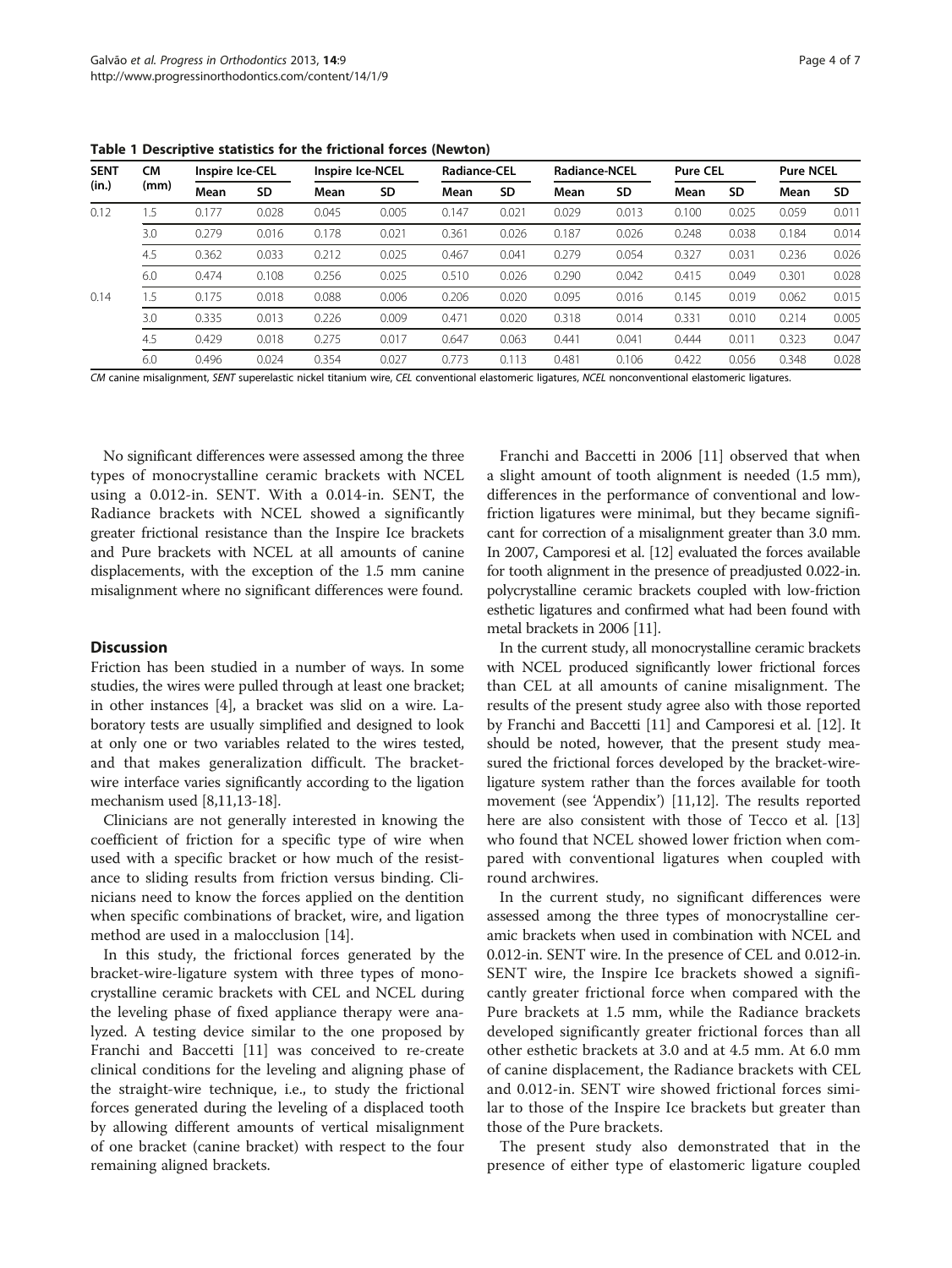<span id="page-4-0"></span>Table 2 Statistical between-group comparisons (ANOVA on ranks with Tukey's post hoc tests)

| <b>SENT</b><br>(in.) | <b>CM</b><br>(mm) | P value                                       |                                                |                                 |                                       |                                    |                                    |                                         |                                             |                                             |  |  |
|----------------------|-------------------|-----------------------------------------------|------------------------------------------------|---------------------------------|---------------------------------------|------------------------------------|------------------------------------|-----------------------------------------|---------------------------------------------|---------------------------------------------|--|--|
|                      |                   | Inspire Ice-CEL vs<br><b>Inspire Ice-NCEL</b> | <b>Radiance-CEL vs</b><br><b>Radiance-NCEL</b> | Pure CEL vs<br><b>Pure NCEL</b> | Inspire Ice-CEL vs<br><b>Pure CEL</b> | Inspire Ice-CEL vs<br>Radiance-CEL | Radiance-CEL vs<br><b>Pure CEL</b> | Inspire Ice-NCEL vs<br><b>Pure NCEL</b> | Inspire Ice-NCEL vs<br><b>Radiance-NCEL</b> | <b>Radiance-NCEL vs</b><br><b>Pure NCEL</b> |  |  |
| 0.12                 | .5                | < 0.001                                       | < 0.001                                        | 0.955                           | 0.004                                 | >0.999                             | 0.781                              | >0.999                                  | >0.999                                      | >0.999                                      |  |  |
|                      | 3.0               | < 0.001                                       | < 0.001                                        | 0.093                           | >0.999                                | 0.001                              | < 0.001                            | >0.999                                  | >0.999                                      | >0.999                                      |  |  |
|                      | 4.5               | < 0.001                                       | < 0.001                                        | < 0.001                         | 0.999                                 | < 0.001                            | < 0.001                            | >0.999                                  | 0.046                                       | 0.915                                       |  |  |
|                      | 6.0               | < 0.001                                       | < 0.001                                        | < 0.001                         | 0.225                                 | 0.995                              | < 0.001                            | 0.884                                   | 0.999                                       | >0.999                                      |  |  |
| 0.14                 | .5                | < 0.001                                       | < 0.001                                        | 0.001                           | >0.999                                | >0.999                             | 0.138                              | >0.999                                  | >0.999                                      | 0.999                                       |  |  |
|                      | 3.0               | < 0.001                                       | < 0.001                                        | < 0.001                         | >0.999                                | < 0.001                            | < 0.001                            | >0.999                                  | < 0.001                                     | < 0.001                                     |  |  |
|                      | 4.5               | < 0.001                                       | < 0.001                                        | < 0.001                         | >0.999                                | < 0.001                            | < 0.001                            | 0.745                                   | < 0.001                                     | < 0.001                                     |  |  |
|                      | 6.0               | < 0.001                                       | < 0.001                                        | 0.008                           | 0.009                                 | < 0.001                            | < 0.001                            | >0.999                                  | < 0.001                                     | < 0.001                                     |  |  |

CM canine misalignment, SENT superelastic nickel titanium wire, CEL conventional elastomeric ligatures, NCEL nonconventional elastomeric ligatures.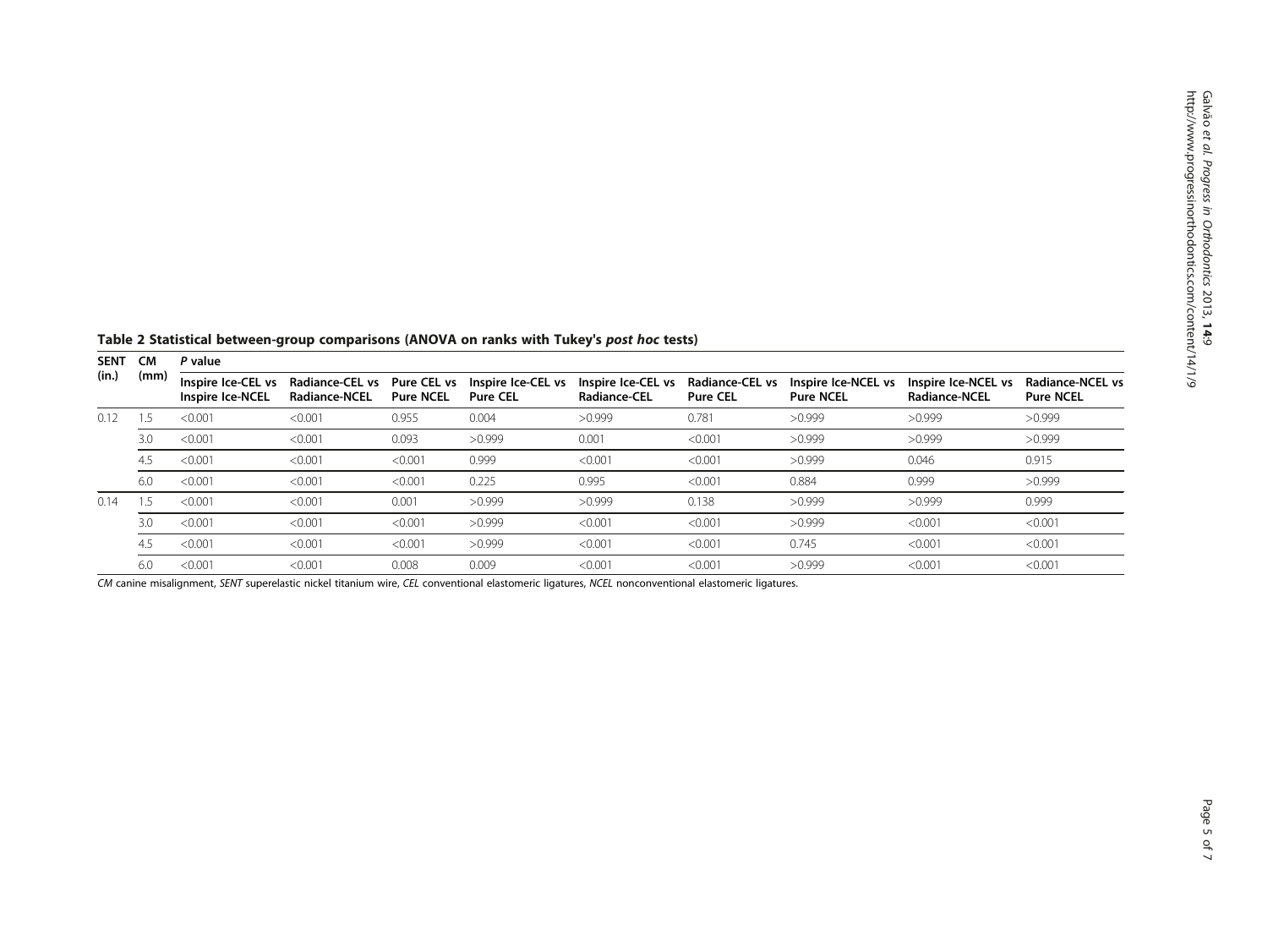<span id="page-5-0"></span>with 0.014-in. SENT wire, the Radiance brackets showed significantly greater frictional forces when compared with the other esthetic brackets at all amounts of canine displacement with the exception of 1.5 mm canine misalignment where no significant differences were found.

Obviously, the advantage of an in vitro study such as this is that confounding effects and extrinsic variables are more easily minimized, but there are certain limitations of this study. In particular, the clinical interpretation of these data requires further considerations that modulate these findings. First, the vice-like devices of the testing machine did not allow the brackets contiguous to the misaligned bracket to move. Our results, therefore, relate to a condition that can be defined as absolute anchorage. Second, each test with the machine was performed with new elastomeric ligatures. No attempt was made to evaluate the effects of time and oral environment on the amounts of force released with the different types of elastomeric ligatures [\[19\]](#page-6-0).

## Conclusions

The present experiment emphasized the efficiency of the nonconventional ligatures in low-friction esthetic systems. Nonconventional ligatures showed lower friction when compared with conventional ligatures when coupled with round nickel titanium superelastic archwires in monocrystalline ceramic brackets.

#### Appendix

The forces generated by the system are recorded at the following steps (Figure [2](#page-2-0)):

T0: Start of the test. The bracket for the canine is correctly aligned.

T1: At 1.5 mm of canine misalignment (after 3 s). Peak force at 1.5 mm

T2: At 1.5 mm of canine misalignment (after 10 s from T1 and 13 s from T0). Plateau force at 1.5 mm

T3: At 3.0 mm of canine misalignment (after 3 s from T2 and 16 s from T0). Peak force at 3.0 mm

T4: At 3.0 mm of canine misalignment (after 10 s from T3 and 26 s from T0). Plateau at 3.0 mm

T5: At 4.5 mm of canine misalignment (after 3 s from T4 and 29 s from T0). Peak force at 4.5 mm

T6: At 4.5 mm of canine misalignment (after 10 s from T5 and 39 s from T0). Plateau at 4.5 mm

T7: At 6.0 mm of canine misalignment (after 3 s from T6 and 42 s from T0). Peak force at 6.0 mm

T8: At 6.0 mm of canine misalignment (after 10 s from T7 and 52 s from T0). Plateau at 6.0 mm

The bracket for the canine concludes the cycle going back to 0 mm (0 to 6.0 mm in four steps: 1.5, 3.0, 4.5, and 6.0 mm and goes back to 0 mm); see Figure [2.](#page-2-0) Schematic representation of the experimental model used to assess the frictional forces was produced (Figures [3](#page-2-0) and [4](#page-2-0)).

To examine the magnitude of  $F_f$  and  $E_f$  knowing the magnitude of  $F_1$  and  $F_2$ , the following equation system was solved:

$$
\begin{cases}\nF_1 = E_f + F_f > \ F_2 = F_1 - F_f \\
F_2 = E_f - F_f > \ F_2 = (F_1 - F_f) - F_f \Rightarrow F_2 = F_1 - 2F_f > \n\end{cases}
$$
\n
$$
\begin{cases}\nF_f = (F_1 - F_2)/2_f \\
E_f = F_1 - (F_1 - F_2)/2\n\end{cases} \Rightarrow \begin{cases}\nF_f = (F_1 - F_2)/2 \\
E_f = (F_1 + F_2)/2\n\end{cases}
$$

where  $F_f$  are the frictional forces,  $E_f$  are the elastic forces,  $F_1$  are the forces at the peak, and  $F_2$  are forces analyzed at the plateau end.

#### Competing interests

The authors declare that they have no competing interests.

#### Authors' contributions

MBG carried out the in vitro tests. MC participated in the design of the study and carried out the in vitro tests. AT participated in the design of the study and performed the statistical analysis. GCD performed the statistical analysis. ED conceived of the study and participated in its coordination. All authors read and approved the final manuscript.

#### Acknowledgments

The authors would like to thank Leone Orthodontic Products for supplying the nonconventional ligatures and the archwires for the study.

#### Author details

1 Departamento de Ortodontia, Faculdade de Odontologia da Universidade de São Paulo, Av. Prof. Lineu Prestes, 2227, CEP: 05508-000, São Paulo, Brazil. <sup>2</sup>Department of Orthodontic, University of Florence, Via Ponte di Mezzo 46/48 50100, Florence, Italy.

#### Received: 18 April 2013 Accepted: 18 April 2013 Published: 23 May 2013

#### References

- 1. Ziuchkovski JP, Fields HW, Johnston WM, Lindsey DT. Assessment of perceived orthodontic appliance attractiveness. Am J Orthod Dentofacial Orthop. 2008; 133(Suppl):S68–78.
- 2. Rosvall MD, Fields HW, Ziuchkovski J, Rosenstiel SF, Johnston WM. Attractiveness, acceptability, and value of orthodontic appliances. Am J Orthod Dentofacial Orthop. 2009; 135:276. e1-12.
- 3. Kusy RP, Whitley JQ. Coefficients of friction for arch wires in stainless steel and polycrystalline alumina bracket slots. I The dry state Am J Orthod Dentofacial Orthop. 1990; 98:300–12.
- 4. Tanne K, Matsubara S, Shibaguchi T, Sakuda M. Wire friction from ceramic brackets during simulated canine retraction. Angle Orthod. 1991; 61:285–90.
- 5. Birnie D. Ceramic brackets. Br J Orthod. 1990; 17:71–5.
- 6. Swartz ML. Ceramic brackets. J Clin Orthod. 1988; 22:82–8.
- 7. Karamouzos A, Athanasiou A, Papadopoulos M. Clinical characteristics and properties brackets: a comprehensive review. Am J Orthod Dentofac Orthop. 1997; 112:34–40.
- 8. Kusy RP, Whitley JQ. Friction between different wire-bracket configurations and materials. Semin Orthod. 1997; 3:166–77.
- 9. Fortini A, Lupoli M, Cacciafesta V. A new low-friction ligation system. J Clin Orthod. 2005; 39:464–70.
- 10. Baccetti T, Franchi L. Friction produced by types of elastomeric ligatures in treatment mechanics with the preadjusted appliance. Angle Orthod. 2006; 76:211–6.
- 11. Franchi L, Baccetti T. Forces released during alignment with a preadjusted appliance with different types of elastomeric ligatures. Am J Orthod Dentofacial Orthop. 2006; 129:687–90.
- 12. Camporesi M, Baccetti T, Franchi L. Forces released by esthetic preadjusted appliances with low-friction and conventional elastomeric ligatures. Am J Orthod Dentofacial Orthop. 2007; 131:772–5.